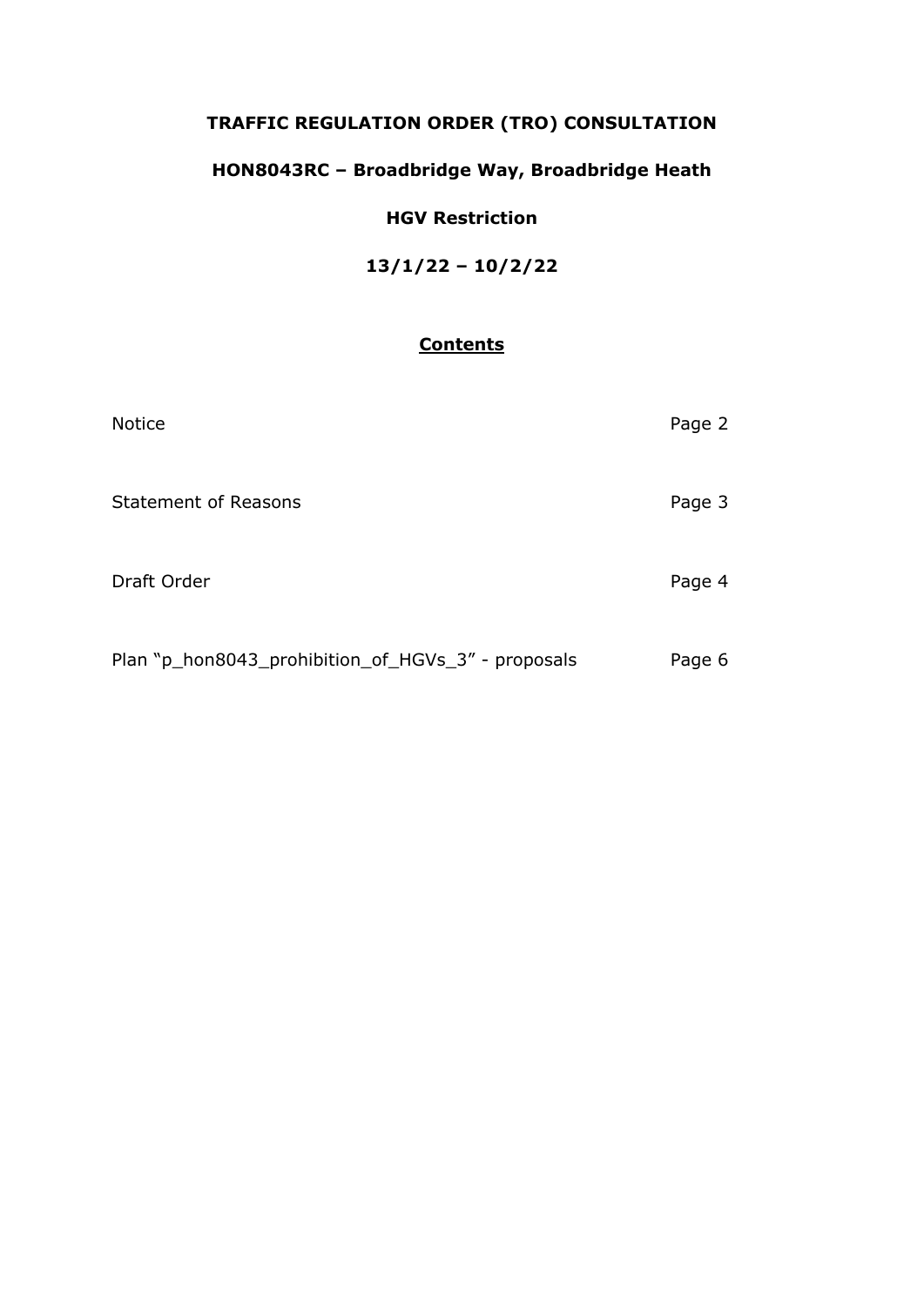#### **WEST SUSSEX COUNTY COUNCIL (BROADBRIDGE HEATH: BROADBRIDGE WAY) (PROHIBITION OF HEAVY COMMERCIAL VEHICLES) ORDER 2022**

**NOTICE** is hereby given that West Sussex County Council proposes to make a permanent Order under the provisions of the Road Traffic Regulation Act 1984, the effect of which will be to introduce a prohibition of goods vehicles exceeding 7.5tonnes on Broadbridge Way. The restriction will apply to westbound vehicles between Wickhurst Lane roundabout junction and Sargent Way eastern arm and to eastbound vehicles between Billingshurst Road connector road and Sargent Way western arm

The consultations for these proposals will start on 13 January 2022 and, AT THAT TIME, full details of the proposals in this Notice can be viewed on our website [www.westsussex.gov.uk/tro.](http://www.westsussex.gov.uk/tro) The [website](https://www.westsussex.gov.uk/roads-and-travel/traffic-regulation-orders/) includes a response form for comments or objections.

Due to current social distancing requirements, paper copies of documents will not be available to view in council offices or libraries. People without access to a computer who wish to view details of the scheme should telephone the West Sussex County Council Contact Centre on 01243 642105 to receive the documents by post.

Any objections or comments about these proposals must be received by 10 February 2022. These may be sent via the response form on the website, in writing to: TRO Team, West Sussex County Council, The Grange, Tower Street, Chichester, PO19 1RH; or by e-mail to: [tro.consultation@westsussex.gov.uk.](mailto:tro.team@westsussex.gov.uk) All correspondence should be addressed to the undersigned, quoting the reference TRO/HON8043/RC. Only correspondence including a full name and address will be considered.

Dated this 13 January 2022

 Director of Law & Assurance County Hall Chichester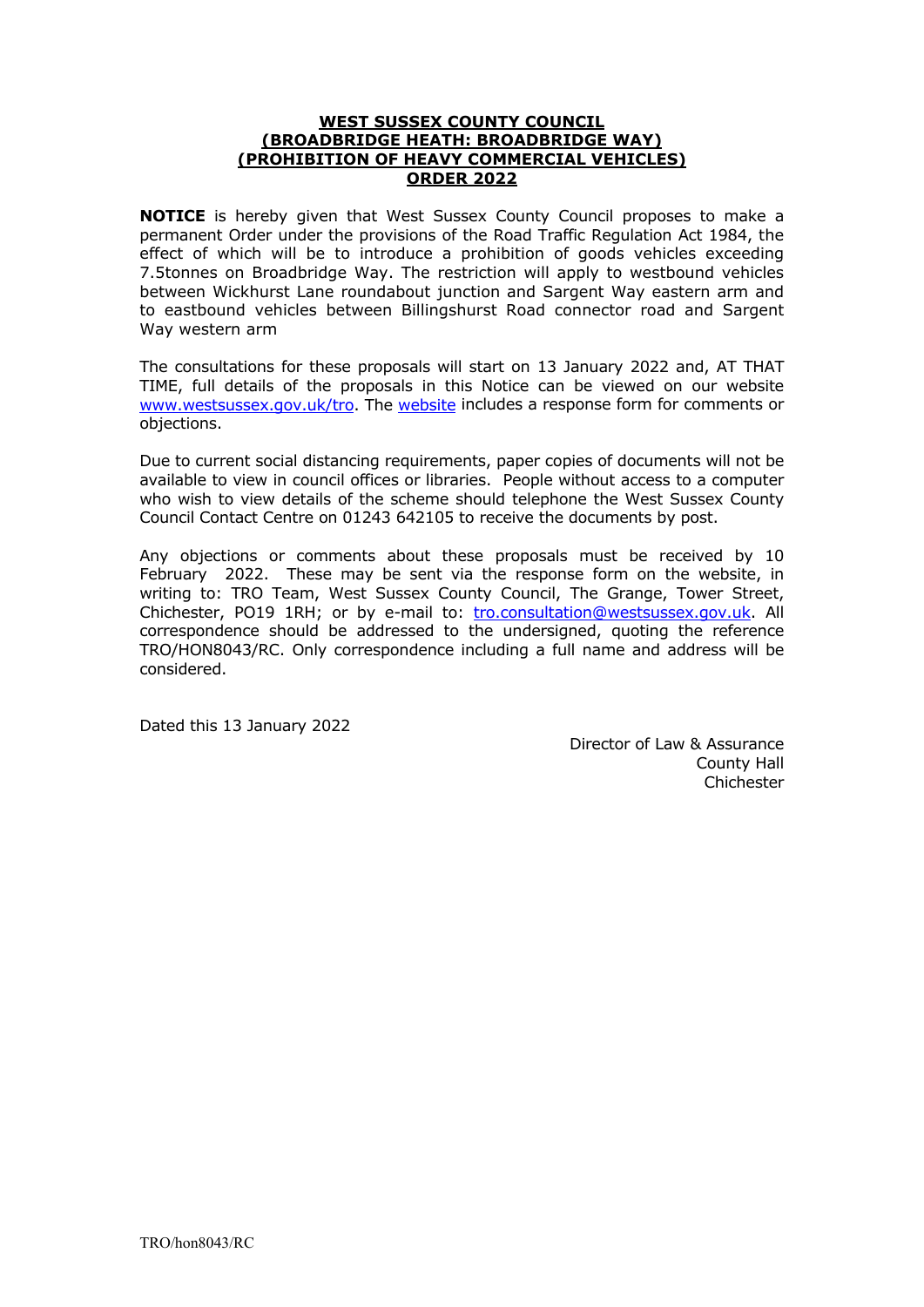#### **WEST SUSSEX COUNTY COUNCIL (BROADBRIDGE HEATH: BROADBRIDGE WAY) (PROHIBITION OF HEAVY COMMERCIAL VEHICLES) ORDER 2022**

The County Council in exercise of their powers under the Road Traffic Regulation Act 1984, propose to make a permanent Order the effect of which will be to introduce a prohibition of heavy goods vehicles exceeding 7.5tonnes on Broadbridge Way. The restriction will apply to westbound vehicles between Wickhurst Lane roundabout junction and Sargent Way eastern arm and to eastbound vehicles between Billingshurst Road connector road and Sargent Way western arm.

The Parish Council, District Council and local residents have frequently reported that HGVs ignoring the current "Unsuitable for HGV" warning signage are driving through the residential estate causing damage to cars and highway verges.

It is proposed to introduce a formal prohibition of 7.5t HGVs except for access. For inbound vehicles only. This will enable enforcement action to be taken where necessary.

This Order is proposed for preventing damage to the road or any other building on or near a road, for preventing the use of the road by vehicular traffic of a kind which is unsuitable having regard to the existing character of the road or adjoining property and for preserving the amenity of the are through which the road runs.

Drawing No HON8043 Broadbridge Way Proposed Prohibition of Heavy Goods Vehicles (6.12.2021)

shows the length of road, that is the subject of the proposed Order.

Director of Law & Assurance County Hall Chichester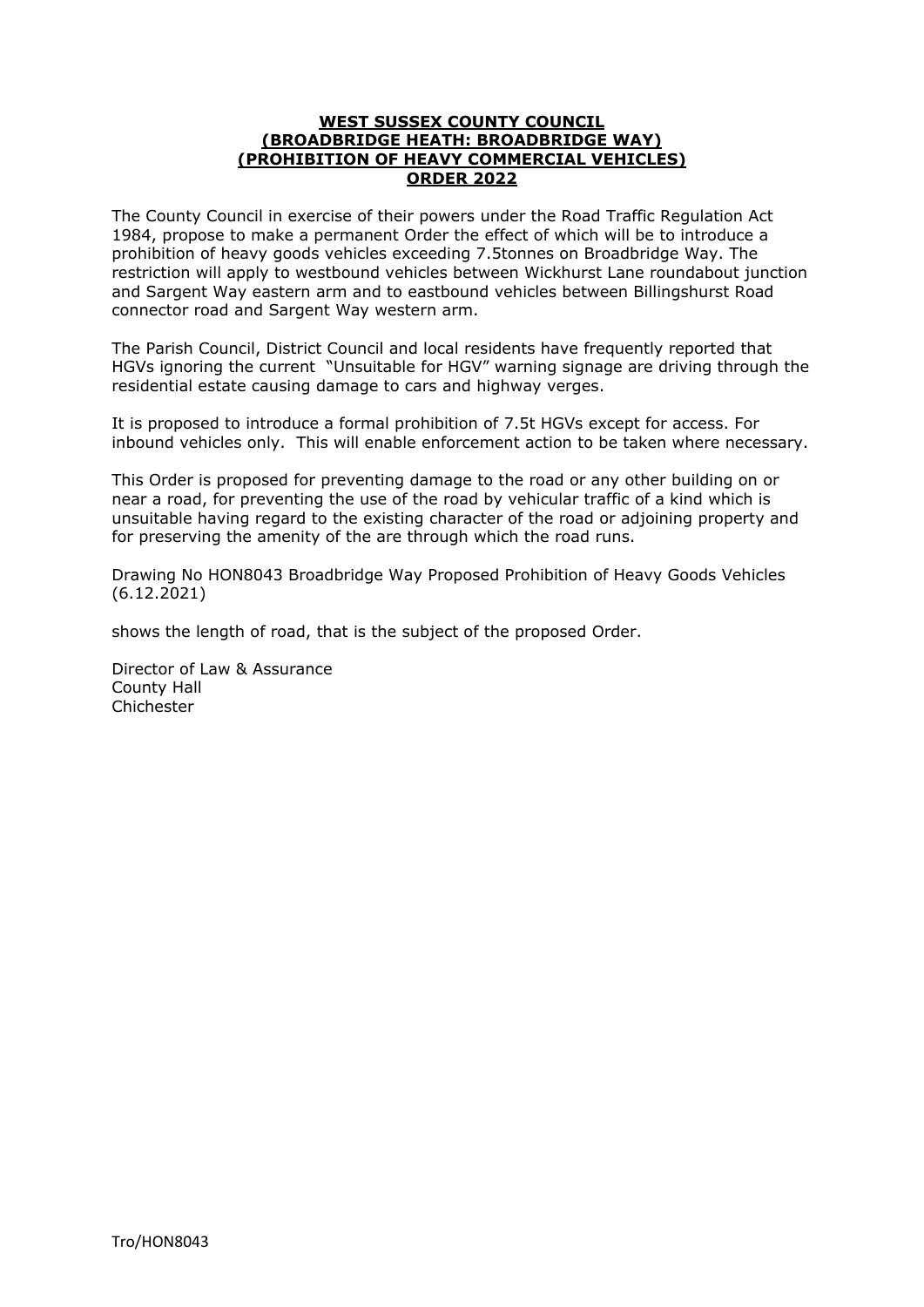#### **WEST SUSSEX COUNTY COUNCIL (BROADBRIDGE HEATH: BROADBRIDGE WAY) (PROHIBITION OF HEAVY COMMERCIAL VEHICLES) ORDER 2022**

West Sussex County Council in exercise of their powers under Sections 1 (1) 2 (1) and (2), 4 (2) of the Road Traffic Regulation Act 1984 ("the Act") as amended and of all other enabling powers and after consultation with the chief officer of police in accordance with Part III of Schedule 9 to the Act hereby make the following Order:-

## **PART I GENERAL**

## **Commencement and Citation**

1. This Order shall come into operation on the X day of X 2021 and may be cited as "West Sussex County Council (Broadbridge Heath: Broadbridge Way) (Prohibition of Heavy Commercial Vehicles) Order 202\*."

## **Interpretation**

2. (1) In this Order:-

"heavy commercial vehicle" means any goods vehicle that has an operating weight exceeding 7.5 tonnes as defined in Section 138 of the Act;

"vehicle" has the same meaning as that assigned to "motor vehicle" in section 136(1) of the Act.

(2) Except where otherwise stated any reference in this Order to a numbered Article or Schedule is a reference to the Article or Schedule bearing that number in this Order.

#### **PART II PROHIBITION OF HEAVY COMMERCIAL VEHICLES PROVISIONS**

- 3. Save as provided in Articles 4 and 5 no person shall cause or permit any heavy commercial vehicle to proceed in the length of road in the direction specified in the First Schedule to this Order at any time.
- 4. Nothing in Article 3 of this Order shall apply in respect of a vehicle being used:-
	- (a) for ambulance, fire brigade or police purposes in the event of an emergency; or
	- (b) with the permission or upon the direction of a police constable in uniform; or
	- (c) in the service of a local authority in pursuance of its statutory powers or duties; or
	- (d) for the purposes of delivery or collection of goods to premises situated on or adjacent to the lengths of roads in the First Schedule
- 5. If it appears to the County Council essential in the interests of the expeditious, convenient and safe movement of traffic, or the provision of suitable adequate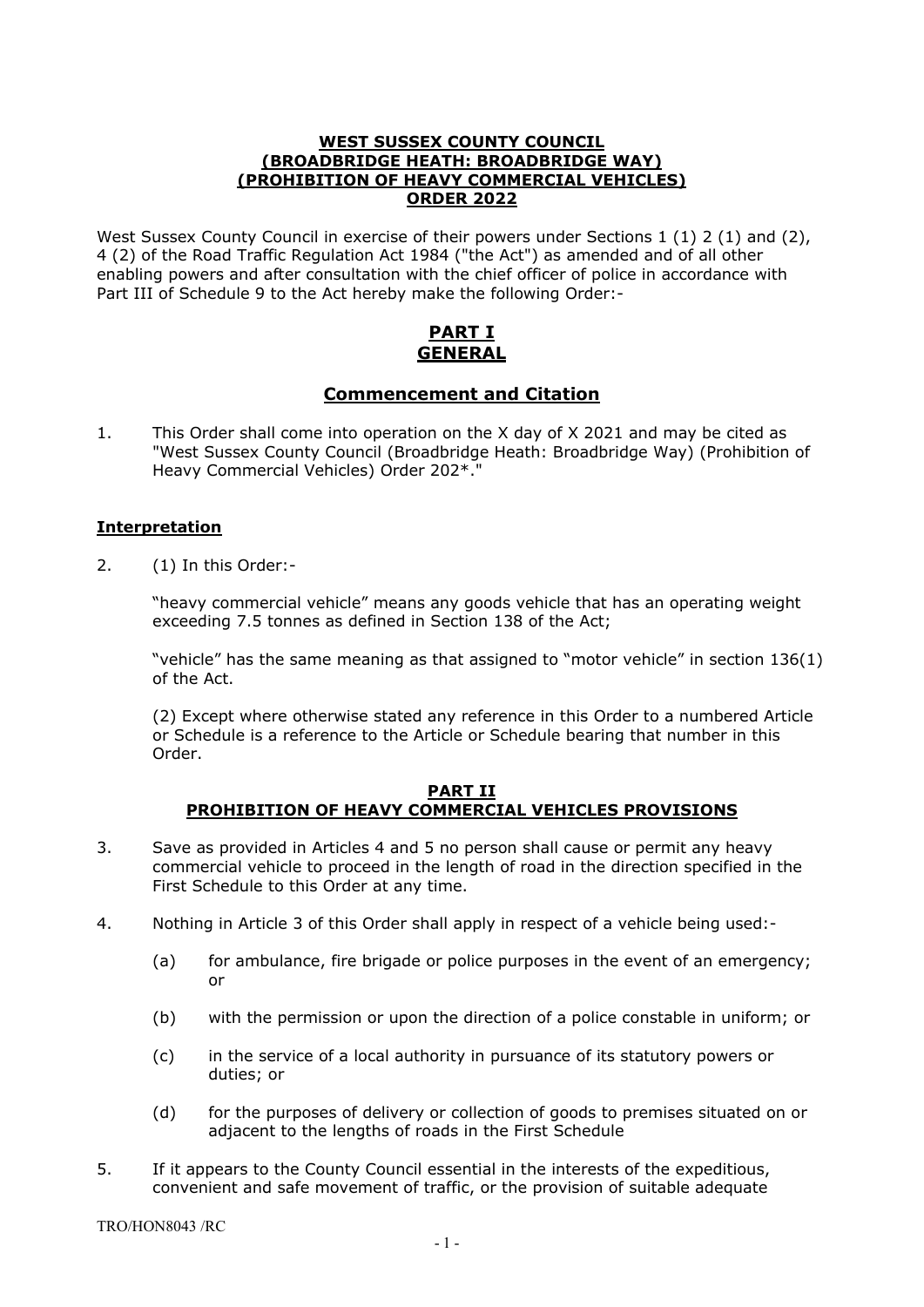parking facilities on the highway, or for preserving or improving the amenities of the area through which any road affected by the Order runs, they may after –

- (a) consulting with the Chief Officer of Police, and<br>(b) giving such public notice as the Secretary of St
- giving such public notice as the Secretary of State may direct,

make modifications or suspend the Order or any provision contained therein.

#### **FIRST SCHEDULE Prohibition of Heavy Commercial Vehicles**

Length of road in Broadbridge Heath

Broadbridge Way **(i)** westbound - from Wickhurst Lane roundabout junction westwards to Sargent Way eastern arm

> (ii) eastbound – from Billingshurst Road connector road eastwards to Sargent Way western arm

| The COMMON SEAL of WEST<br>SUSSEX COUNTY COUNCIL was<br>affixed hereto the<br>day of<br>in the presence of: | (L.S.) |
|-------------------------------------------------------------------------------------------------------------|--------|
| Authorised Signatory                                                                                        |        |